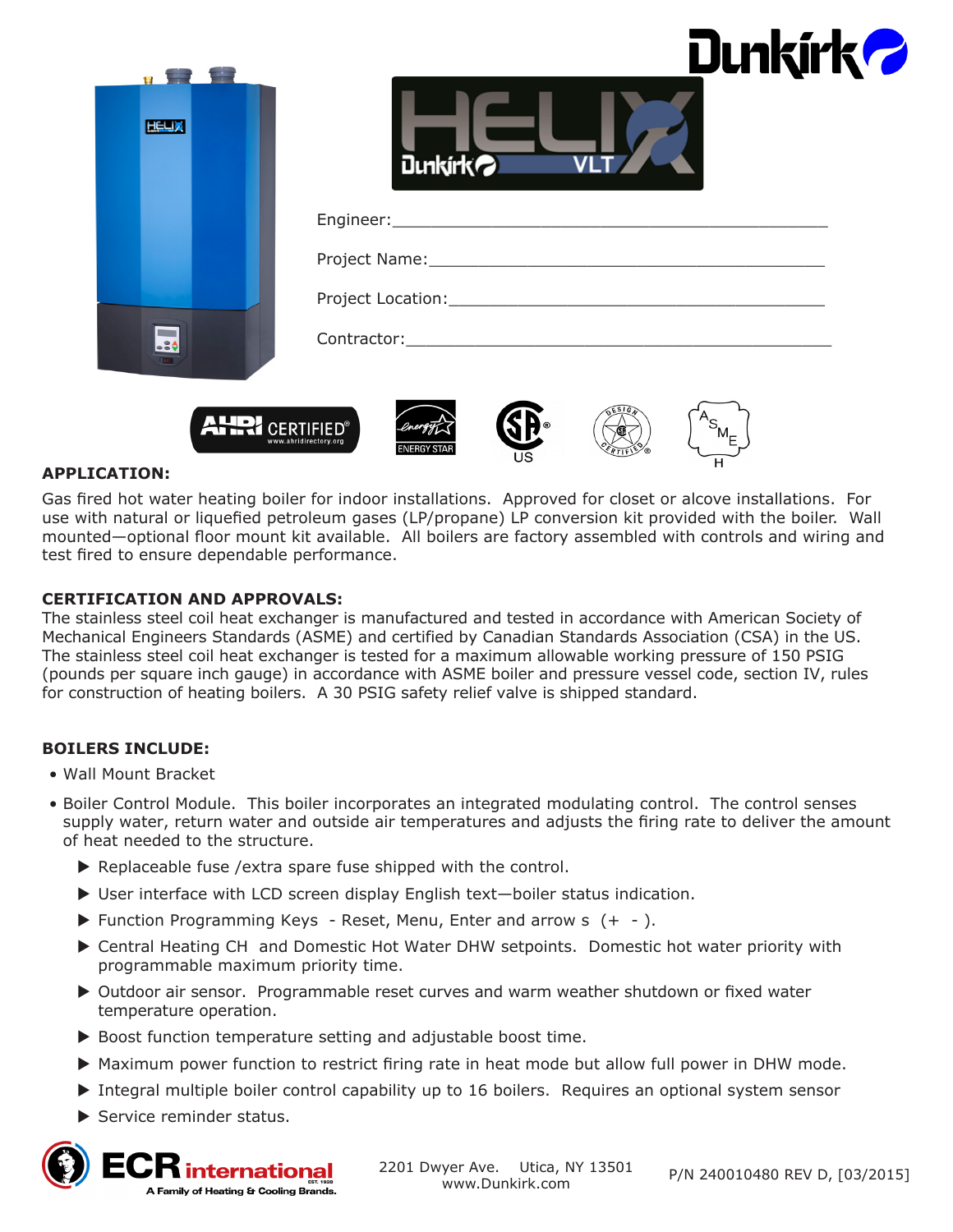

- Boiler Combustion System
	- $\triangleright$  Premix modulating gas valve and blower. Fully Modulating with a 5:1 turn down ratio.
	- Stainless Steel Fiber Mesh Burner
	- $\blacktriangleright$  Line voltage/intermittent direct spark ignition.
- UL listed probe type low water cutoff with status indicator lights and test feature.
- Heat Exchanger Assembly
	- $\triangleright$  Vertically mounted single piece helical fin tube coil. Manufactured out of 316L stainless steel tubing with 444 stainless steel fins welded onto the coil with a laser automated process.
	- ▶ Built-in Primary/Secondary manifold and piping system and heat exchanger pump.
	- $\triangleright$  Non-metallic flue gas collector with built in condensate drain trap.
- Electrical 120 volts AC, 60 hertz, 1 phase less than 12 amp
	- $\blacktriangleright$  Removable low voltage terminal strip.
	- $\blacktriangleright$  Line voltage junction box with DWH Pump and CH Pump connections.

## OPTIONAL EQUIPMENT:

- Floor mounting stand
- 2" concentric vent kit, 3" concentric vent kit
- Multiple boiler system sensor



| <b>AHDI CERTIFIED®</b><br><b>Models &amp; Capacities</b><br>www.ahridirectory.org<br>C |             |                            |                |                                         |                                         |               |
|----------------------------------------------------------------------------------------|-------------|----------------------------|----------------|-----------------------------------------|-----------------------------------------|---------------|
| <b>Model</b>                                                                           | <b>Size</b> | Boiler Input Rate (MBH)(1) |                | <b>Heating</b><br><b>Capacity (MBH)</b> | <b>Net AHRI</b><br><b>Rating, Water</b> | $A$ FUE $(2)$ |
|                                                                                        |             | <b>Maximum</b>             | <b>Minimum</b> | (1)(2)                                  | $(MBH)^{(1)(3)}$                        |               |
| <b>DKVLT-050</b>                                                                       | 050         | 050                        | 10             | 46                                      | 40                                      | 95.0          |
| <b>DKVLT-075</b>                                                                       | 075         | 075                        | 15             | 69                                      | 60                                      | 95.0          |
| <b>DKVLT-100</b>                                                                       | 100         | 100                        | 20             | 91                                      | 79                                      | 95.0          |
| <b>DKVLT-150</b>                                                                       | 150         | 150                        | 30             | 139                                     | 121                                     | 95.0          |
| <b>DKVLT-200</b>                                                                       | 200         | 200                        | 40             | 185                                     | 161                                     | 95.0          |
| <b>DKVLT-299</b>                                                                       | 299         | 299                        | 60             | 273                                     | 239                                     | 95.0          |

\* The DKVLT Models are ENERGY STAR rated products.

(1) 1000 Btu/hr (British Thermal Units Per Hour)

 $\mathsf{ECR}$  international A Family of Heating & Cooling Brands.

(2) Heating Capacity and AFUE (Annual Fuel Utilization Efficiency) are based on DOE (Department of Energy) test procedures.

<sup>(3)</sup> Net AHRI Ratings based on piping and pickup allowance of 1.15. Contact Technical Support before selecting boiler for installations having unusual piping and pickup requirements, such as intermittent system operation, extensive piping systems, etc*.*

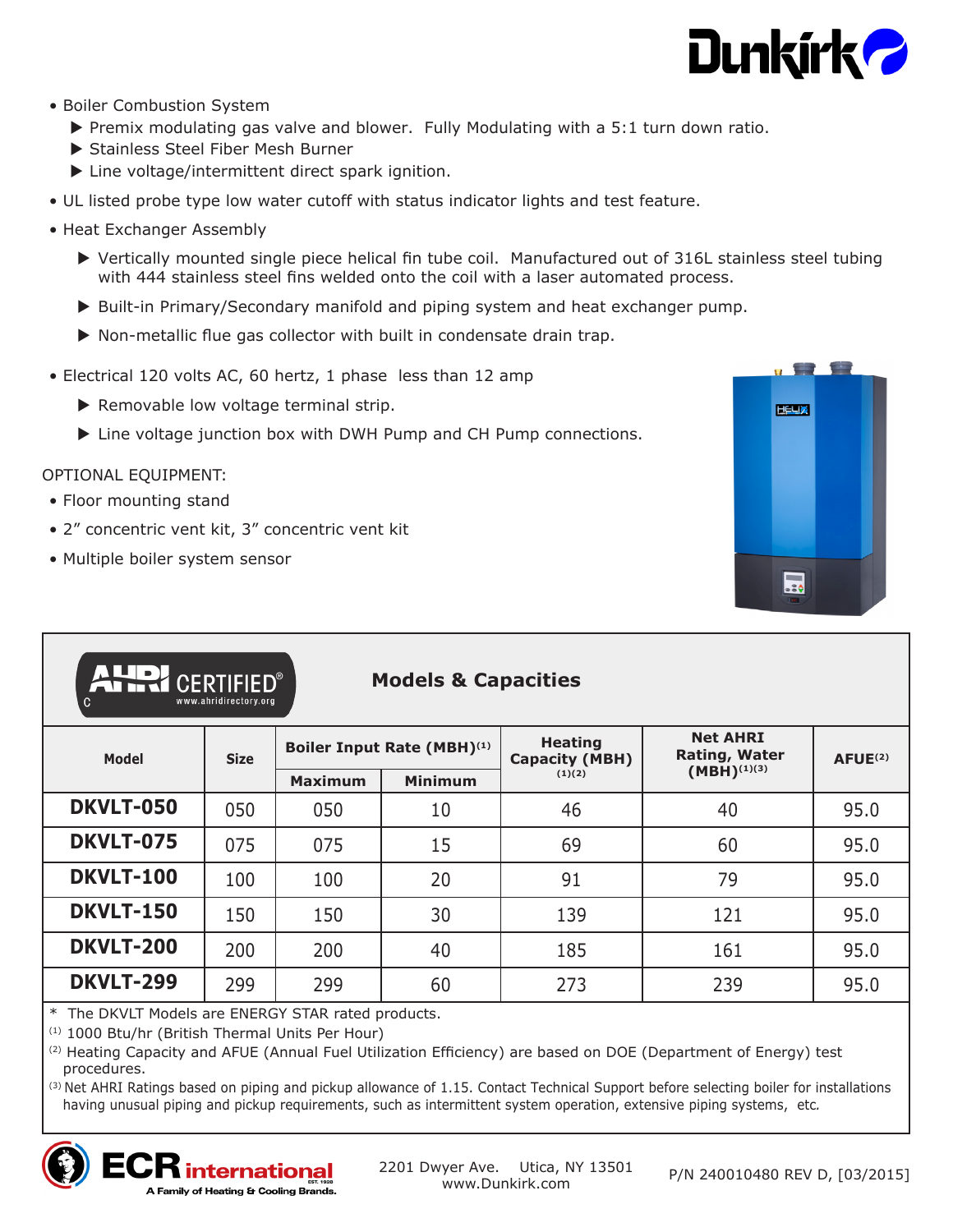

| <b>Physical Data</b> |                                           |                   |                   |                      |  |
|----------------------|-------------------------------------------|-------------------|-------------------|----------------------|--|
| <b>Models</b>        |                                           | 050/075/100       | 150/200           | 299                  |  |
| Width (A)            |                                           | 20" (508mm)       | 23" (584mm)       |                      |  |
|                      | Height (B)                                | 30" (762mm)       | 41" (1041mm)      |                      |  |
|                      | Depth (C)                                 | 14" (356mm)       | 16.0" (406mm)     | 18.3" (465mm)        |  |
|                      | <b>Bracket (D)</b>                        | 28" (711mm)       | 40" (1016mm)      |                      |  |
|                      | Height (E)                                | 31" (787mm)       | 42" (1092mm)      |                      |  |
| Water                | Size (F)                                  | $1 - 1/4"$ NPT    |                   | $1 - 1/4"$ NPT       |  |
|                      | Location (G)                              | 2" (51mm)         | 2" (51mm)         |                      |  |
| <b>Connections</b>   | Location (H)                              | 5" (127mm)        | 2''(51mm)         |                      |  |
|                      | Location (I)                              | 3" (76mm)         | 4-1/2" (114mm)    |                      |  |
| Gas                  | Location (J)                              | $4-1/2$ " (114mm) |                   | $4-1/2$ " (114mm)    |  |
| <b>Connection</b>    | Size (K)                                  | $1/2$ " NPT       |                   | 3/4" NPT             |  |
|                      | <b>Condensate Drain Connection</b><br>(L) | 3/4" NPT          | 3/4" NPT          |                      |  |
| Weight               | <b>Shipping</b>                           | 111 lb (50 kg)    | $~182$ lb (83 kg) | $-225$ lb $(102$ kg) |  |
|                      | <b>Unit</b>                               | 91 lb (41 kg)     | $~157$ lb (71kg)  | $~195$ lb (89 kg)    |  |
|                      | <b>Vent Connector</b>                     | 2" (51mm)         | 3" (76mm)         |                      |  |





2201 Dwyer Ave. Utica, NY 13501 www.Dunkirk.com

P/N 240010480 REV D, [03/2015]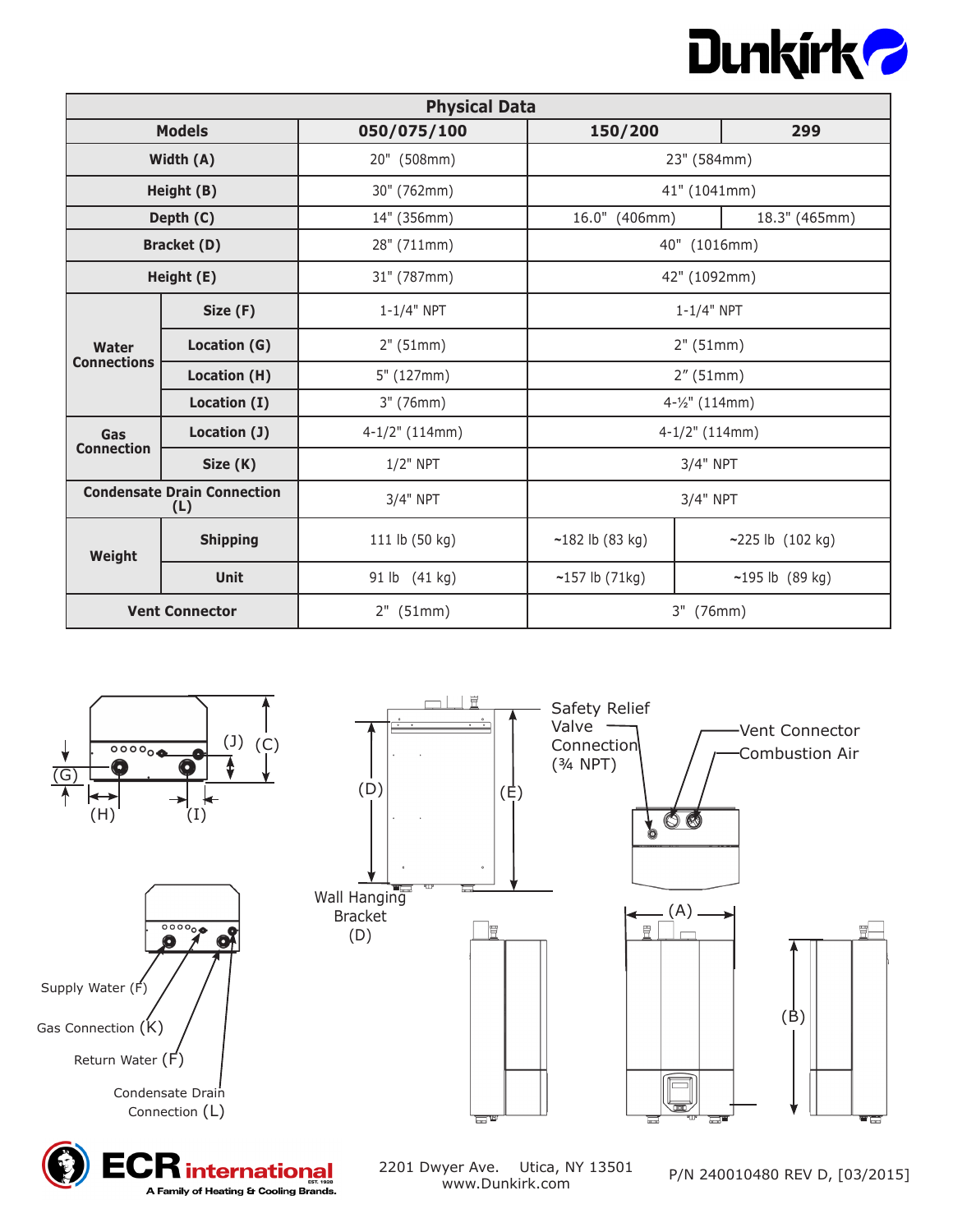

# **CLEARANCES**

| <b>Dimension</b>                                                                                                                     | Combustible Materials <sup>(1)</sup> | Service(1)(2)           |  |  |
|--------------------------------------------------------------------------------------------------------------------------------------|--------------------------------------|-------------------------|--|--|
| <b>Model</b>                                                                                                                         | 050/075/100/150/200/299              | 050/075/100/150/200/299 |  |  |
| Top(A)                                                                                                                               | $0''(0 \text{ cm})$                  | 14" (36 cm)             |  |  |
| Left Side (B)                                                                                                                        | $0''(0 \text{ cm})$                  | $0''$ (0 cm)            |  |  |
| <b>Right Side (C)</b>                                                                                                                | $0''(0 \text{ cm})$                  | $0''(0 \text{ cm})$     |  |  |
| Front (D)                                                                                                                            | $0''(0 \text{ cm})$                  | 6" (16 cm)              |  |  |
| Back (E)                                                                                                                             | $0''(0 \text{ cm})$                  | $0''(0 \text{ cm})$     |  |  |
| Bottom (F)                                                                                                                           | $0''(0 \text{ cm})$                  | 12" (32 cm)             |  |  |
| <b>Combustion Air/Vent Piping</b>                                                                                                    | $0''(0 \text{ cm})$                  | 6" (16 cm)              |  |  |
| <sup>(1)</sup> Required distances measured from boiler jacket.<br><sup>(2)</sup> Service, proper operation clearance recommendation. |                                      |                         |  |  |





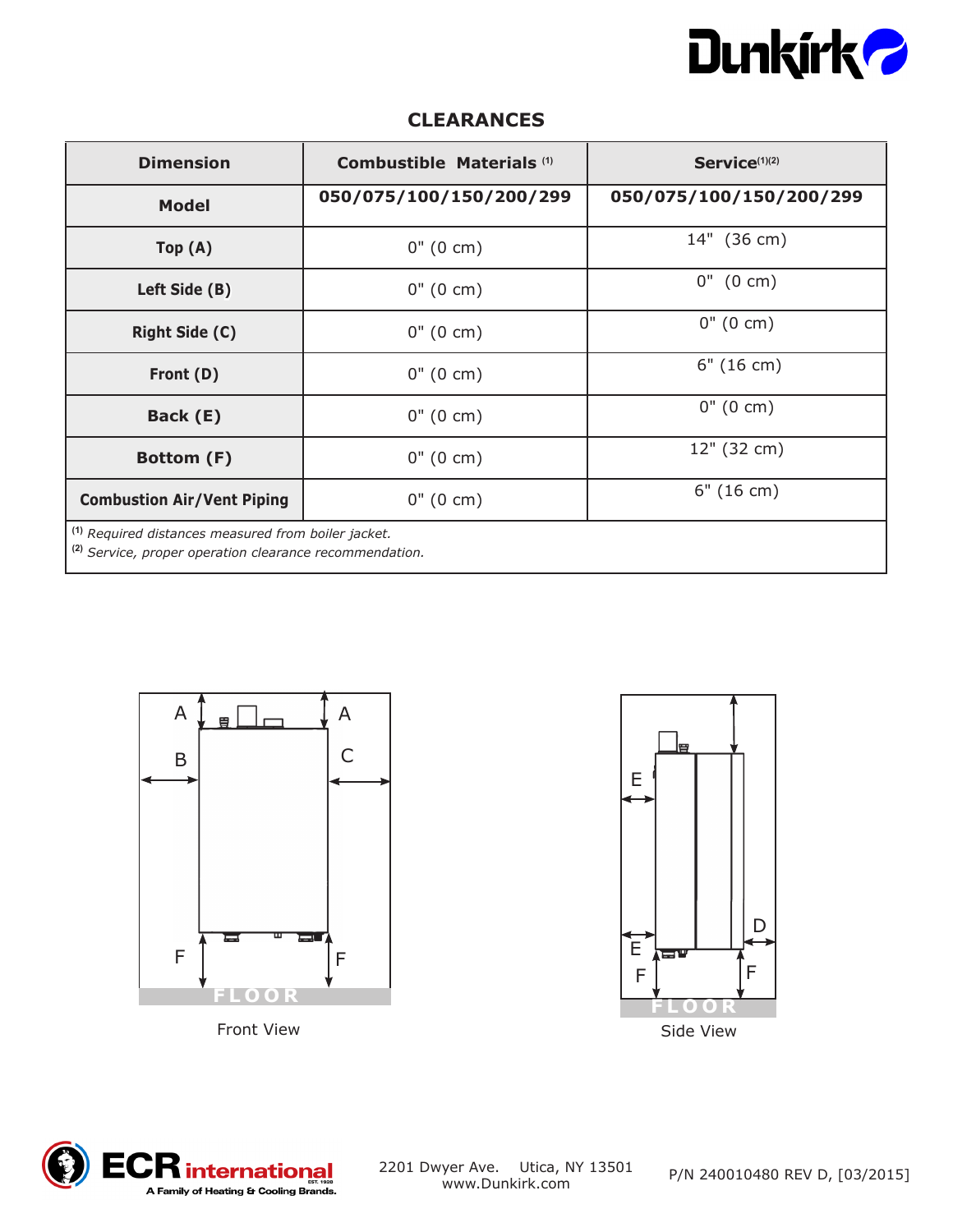

| <b>VENTING</b>           |                                |                           |  |  |  |
|--------------------------|--------------------------------|---------------------------|--|--|--|
| <b>Flue Gas Location</b> | <b>Combustion Air Location</b> | <b>Flue Gas Terminals</b> |  |  |  |
| Roof                     | Roof                           | Two Pipe                  |  |  |  |
|                          |                                | Concentric                |  |  |  |
|                          | Side Wall                      | Single Pipe               |  |  |  |
|                          | Inside Air                     | Single Pipe               |  |  |  |
|                          |                                |                           |  |  |  |
| Side Wall                | Roof                           | Single Pipe               |  |  |  |
|                          | Side Wall                      | Two Pipe                  |  |  |  |
|                          |                                | Concentric                |  |  |  |
|                          | Inside Air                     | Single Pipe               |  |  |  |

| <b>Minimum/Maximum Vent Lengths</b> |                            |                    |                     |                     |                   |                     |
|-------------------------------------|----------------------------|--------------------|---------------------|---------------------|-------------------|---------------------|
|                                     | 2" Pipe                    |                    | 3" Pipe             |                     |                   | 4" Pipe             |
| <b>Model</b>                        | 050                        | 075/100            | 075/100             | 150/200             | 299               | 299                 |
| Minimum                             | 6 ft.<br>(1.8 m)           | 6 ft.<br>(1.8 m)   | 6 ft.<br>(1.8 m)    | 6 ft.<br>(1.8 m)    | 6 ft.<br>(1.8 m)  | 6 ft.<br>(1.8 m)    |
| Maximum                             | 100 ft. $(30.5 \text{ m})$ | 50 ft.<br>(15.2 m) | 100 ft.<br>(30.5 m) | 100 ft.<br>(30.5 m) | 25 ft.<br>(7.7 m) | 100 ft.<br>(30.5 m) |

| <b>Equivalent Length of Venting Components</b> |                |               |  |  |
|------------------------------------------------|----------------|---------------|--|--|
| <b>Component</b>                               | <b>Feet</b>    | <b>Meters</b> |  |  |
| 90° Elbow                                      | 5              | 1.6           |  |  |
| 45° Elbow                                      | $3\frac{1}{2}$ | 1.1           |  |  |
| 2" x 4" Adapter                                | 0              |               |  |  |
| 3" x 4" Adapter                                | O              | O             |  |  |
| Concentric Vent Kit                            | 5              | 1.6           |  |  |
| Polypropylene Flexible Pipe per Foot           | 25/8           | 0.8           |  |  |

Note: Allowable Venting Materials - Polypropylene, PVC, CPVC and ABS. Tables shown are for vent systems utilizing PVC . Refer to IOM and vent pipe manufacturer's instructions for equivalent vent lengths and additional information.